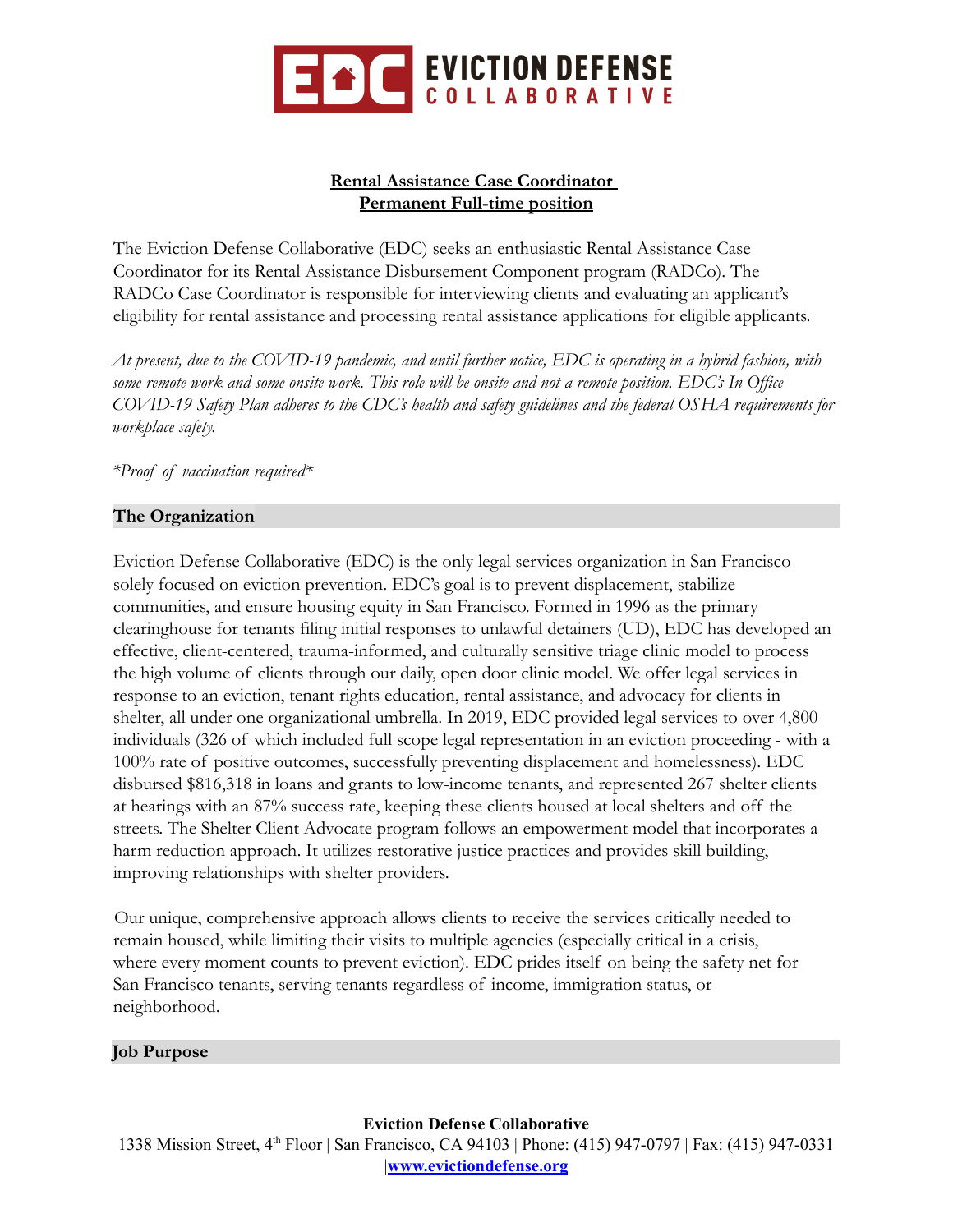

The RADCo Coordinator (Coordinator) is an integral part of the RADCo team and EDC's Right to Counsel services. The Coordinator is responsible for interviewing clients and evaluating an applicant's eligibility for rental assistance. A significant portion of the Coordinator's time will be spent providing short-term case management to clients seeking assistance to pay back rent and move-in deposits, as well as providing referrals as appropriate. Because we strive to be barrier-free and client-centered, the position requires individuals who truly enjoy working with people, have the skills and capacity to respond in an empathetic and respectful way to clients who are often in crisis, and can work effectively in a collegial and fast paced environment. The employee will work closely with Right to Counsel Coordinators and Litigation staff to ensure clients are supported in their efforts to secure rental and/or litigation assistance.

# **Qualifications**

First and foremost, the applicant must profoundly share EDC's mission and vision of social justice and be able to manage stressful situations with empathy and calm. Below are additional qualifications.

- Bachelor's degree or associate's degree.
- Be well-organized, highly motivated, and creative.
- Strong attention to detail.
- Several years of case-management experience is preferred.
- Able to work independently and in a team-oriented environment.
- Excellent written and oral communication skills and computer literate (including Microsoft Office Suite and Google Suite).
- Able to work on several projects simultaneously, and handle a high volume of activity.
- Ability to work under deadlines (excellent time management skills).
- Chinese fluency or the ability to help clients in a language other than English is highly preferred.

## **Duties and responsibilities**

- Identify and gather the necessary documentation and information to evaluate client eligibility for rental assistance.
- Complete client intakes.
- Provide basic case management to clients who are pending approval for rental assistance. This includes creating housing plans, budgeting, basic money management support, ongoing communication with client social workers, payee services and other support services.
- Work cooperatively with other nonprofit agencies to receive client referrals and identify useful services as they benefit individual client's needs.

## **Eviction Defense Collaborative**

1338 Mission Street, 4<sup>th</sup> Floor | San Francisco, CA 94103 | Phone: (415) 947-0797 | Fax: (415) 947-0331 |**[www.evictiondefense.org](http://www.evictiondefense.org)**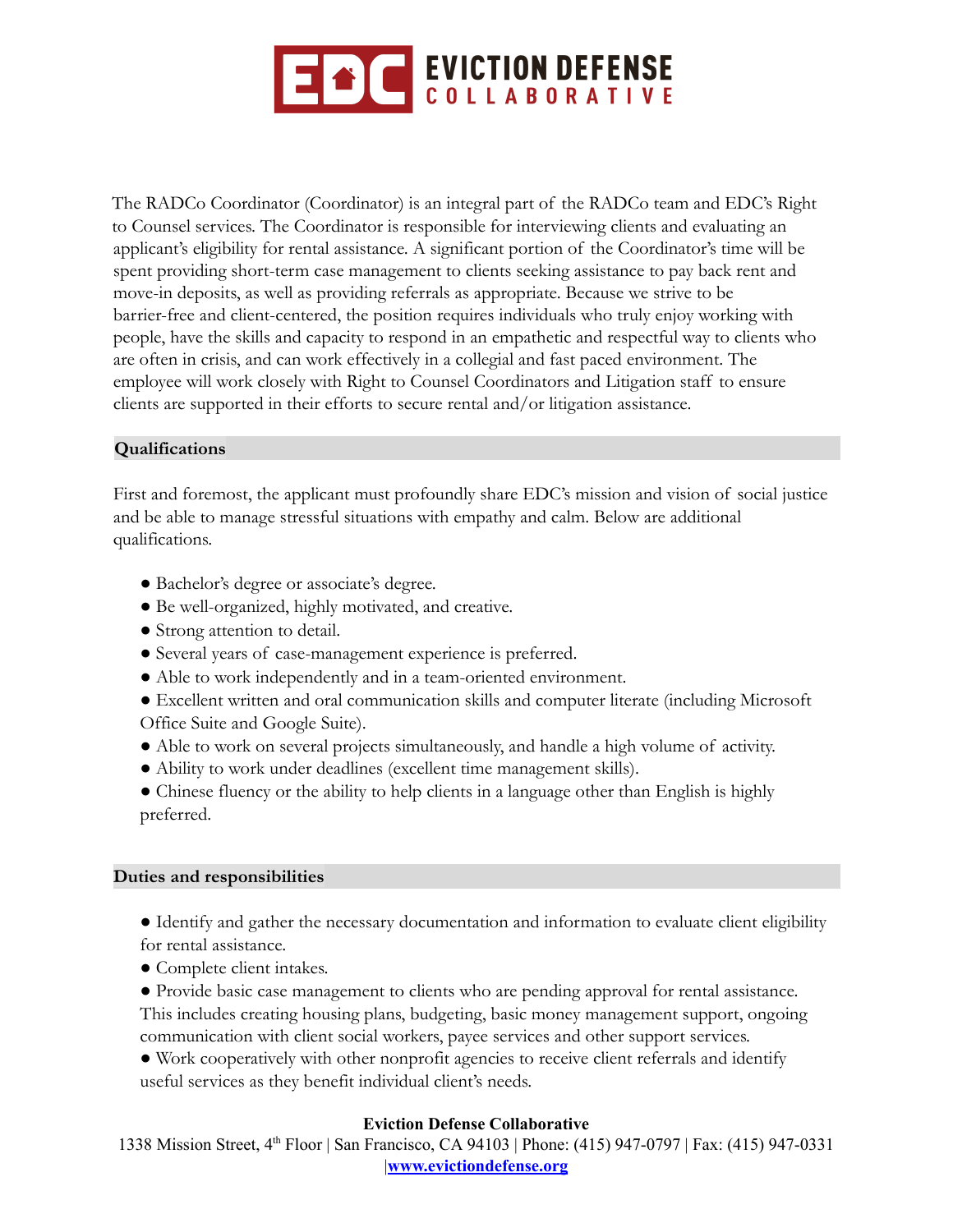

- Advocate on behalf of tenants with their landlords and the landlords' attorneys, to encourage acceptance of rental assistance payments.
- Create and implement new procedures and forms, as needed, to effectively administer rental assistance and case management programs.
- Follow-up with tenants at various intervals after assistance has been provided to help evaluate long-term effectiveness of the program.
- Attend all relevant meetings within the program and agency.
- Perform other duties as assigned.

## **Salary**

Starting salary is \$55,000 - plus medical and dental benefits. This is a non-exempt, full-time position (Monday – Friday 9:00am – 5:00pm)

- Health, dental, vision, long term disability, and short term disability coverage;
- $\bullet$  401(k);
- 14 paid holidays;
- One hour paid lunch daily;
- Vacation accrual rate starts at two weeks in the first year of employment and increases to three weeks on the two year anniversary.

## **Union**

EDC staff are represented by the National Organization of Legal Services Workers (NOLSW, UAW Local 2320, AFL-CIO). This position is a union position.

#### **Working conditions**

The position requires working with individuals during moments of extreme stress and instability. The position also requires the provision of culturally-sensitive and empathetic services. Furthermore, because of the nature of the intake work,the employee is expected to work during normal business hours, Mondays - Fridays, 9 am - 5 pm, and to be reachable by email, phone and video conference as needed during these said hours. Some evening and weekend work may be required.

#### **Physical requirements**

The physical demands described here are representative of those that must be met by an employee to successfully perform the essential functions of this job. Reasonable accommodations may be made to enable individuals with disabilities to perform the essential functions.

● Prolonged sitting/standing.

## **Eviction Defense Collaborative**

1338 Mission Street, 4<sup>th</sup> Floor | San Francisco, CA 94103 | Phone: (415) 947-0797 | Fax: (415) 947-0331 |**[www.evictiondefense.org](http://www.evictiondefense.org)**